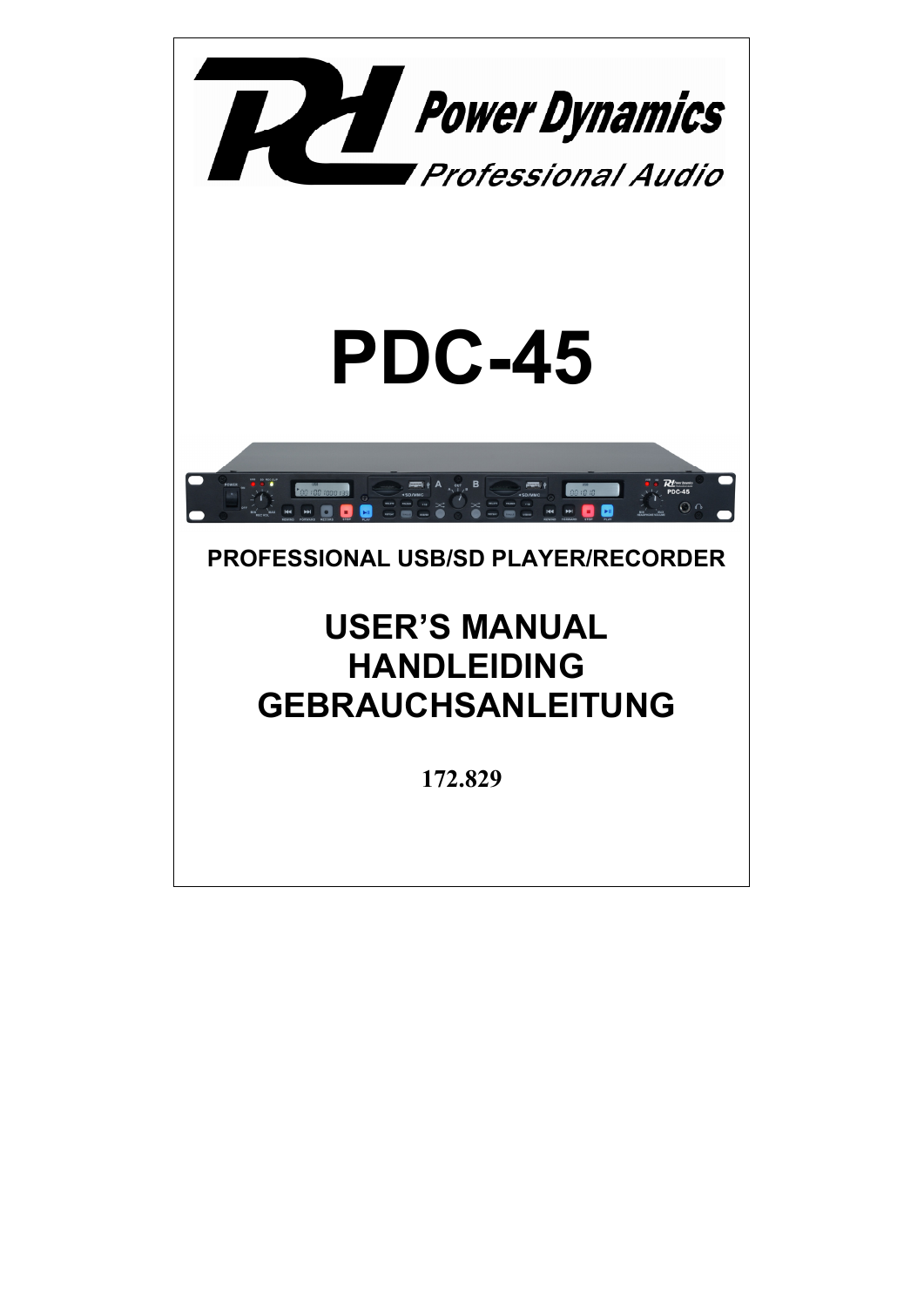### **IMPORTANT SAFETY PRECAUTIONS**



This symbol is to alert the user to the presence of uninsulated dangerous voltages inside the product's enclosure that may constitute a risk of electric shock.



This symbol is to alert the user to important operating and maintenance(service) instructions in this manual and literature accompanying the product.

Caution Marking Explanation



REMOVE COVER (OR BACK). NO USER-SERVICEABLE PARTS INSIDE REFER SERVICING TO QUALIFIED SERVICE PERSONNEL.

**CAUTION:**TO REDUCE THE RISK OF FIRE OR ELECTRIC SHOCK,DO NOT EXPOSE THIS APPARATUS TO RAIN OR CORDS.IF THIS HAPPENS,BE SURE POWER TO THE ELCETRICAL OUTLET IS TURNED OFF BEFORE YOU TOUCH OR UNPLUG THE APPLIANCE.

#### Outdoor Use and Wet Location Warning

#### **Note:**

- 1.Important safety instructions shall be provide with each appliance.These safety instructions may be in the form of a separate booklet,separate sheet,or part of the instruction manual.
- 2.If included in the instruction manual,the safety instructions shall be located before any operationg instructions.
- 3.These instructions shall be entitled"IMPORTANT SAFETY INSTRUCTIONS"
- 4.The safety instructions shall include,as applicable to the particular apparatus,the in formation and warnigns listed before.The wording is capable of being supplements,although not replaced,by drawing or cartoons.
- 5.The symbol shall be shown adjacent to the text of important safety instructions.

#### **IMPORTANT SAFETY PRECAUTIONS**



**Safety Instructions** 



#### **Installation**

- \* Operate the unit only from a power source as indicated on the unit or in the operating instructions.
- \* Overloaded AC outlets and extension cords are dangerous and so are frayed cords and broken plugs. Call your service technician for replacement of such cords and plugs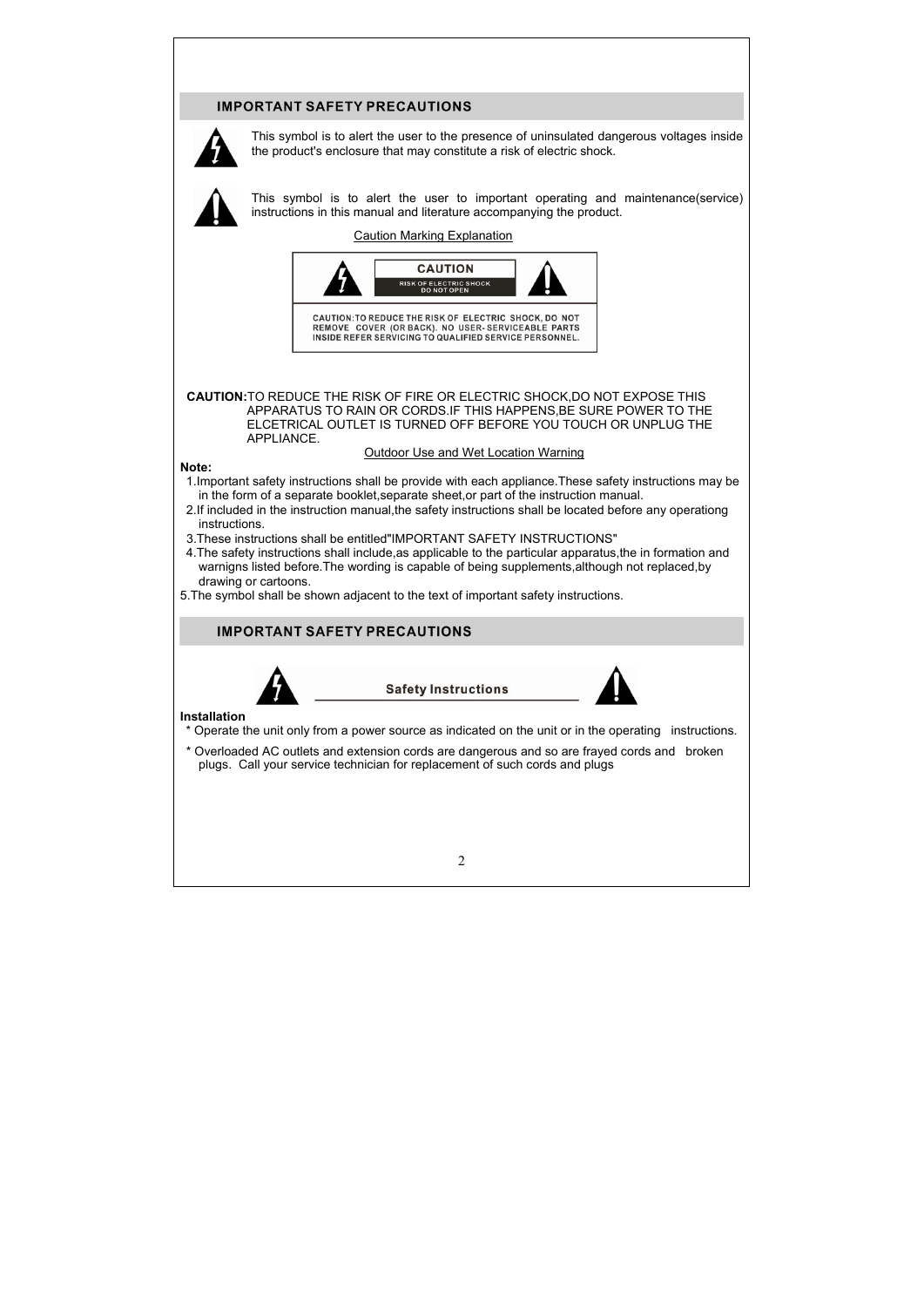\* Audio products are provided with ventilation openings to allow heat generated during operation to be released. lf these openings are blocked, heat build-up within the set can cause failure which may result in a fire hazard.

#### **Therefore:**

- 1. Never block the ventilation openings of a unit by placing it on a bed, soft rug, etc.
- 2. Never place a set in a built-in enclosure unless proper ventilation is provided.
- 3. Never cover the opening with cloth or other material.
- 4. Do not install near any heat sources such as radiators, heat registers, stoves, or other apparatus (including amplifiers) that produce heat.

#### **To avoid personal injury:**

- 1. The manufacturer recommends that this unit not be mounted on a wall or ceiling.
- 2. Carefully follow the operating instructions when making connections.
- 3. Do not insert tools, hands, or fingers in openings (such as tape slot), especially if the unit is connected to a power source.

#### **WARNING**

Do not turn on your stereo system with the volume at maximum. This will damage your speakers and void you warranty.

#### **Getting your system ready for use**

 Choose an area away from heat. Allow about three(3) inches between the cabinet back and the wall for proper ventilation. Place your system near an AC outlet supplying common household current (220-240Vac/50Hz).

#### **Grounding or polarization**

Do not defeat the safety purpose of the polarized or grounding type plug. A polarized plug has two blades with one wider than the other. A grounding type plug has two blades and a third grounding prong. The wide blade or the third prong are provided for your safety. When the provided plug does not fit into your outlet, consult an electrician for replacement of the obsolete outlet.

#### **Power cord protection**

Protect the power cord from being walked on or pinched particularly at plugs, convenience receptacles, and the point where they exit from the apparatus.

Only use attachments/accessories specified by the manufacturer.

#### **Water and Moisture**

The appliance should not be used near water, for example, near a bathtub, washbowl, kitchen sink, laundry tub, in a wet basement or neat a swimming pool and the like.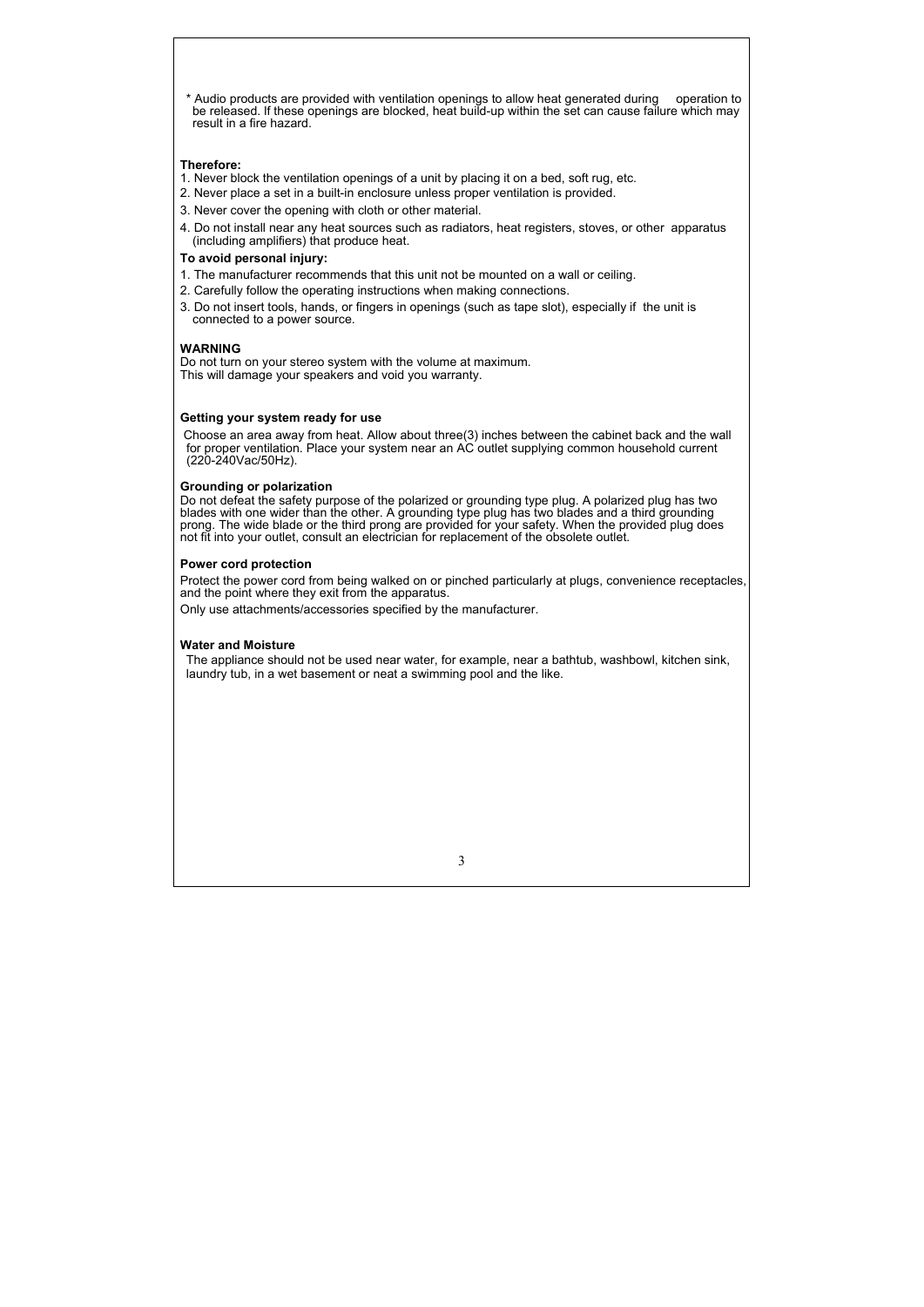### **IMPORTANT SAFETY PRECAUTIONS**

#### **Cleaning**

The appliance should be cleaned only as recommended by the manufacturer.

#### **Non-use periods**

Unplug this apparatus during lightning storms or when unused for long periods of time.

#### **Object and liquid entry**

Care should be taken so that objects do not fall and liquids are not spilled into the enclosure through openings.

#### **Damage requiring service**

The appliance should be serviced by qualified service personnel when:

- A.The power supply cord or the plug has been damaged.
- B.Objects have fallen,or liquid has been spilled into the appliance.
- C.The appliance has been exposed to rain.
- D.The appliance does not appear to operate normally or exhibits a marked change in performance.
- E.The appliance has been dropped:or the enclosure damaged.

#### **Servicing**

Do not attempt to service the appliance beyond that which is described in the operating instructions.All other servicing should be referred to qualified service personnel.

#### **IMPORTANT SAFEGUARDS**

- **1.READ INSTRUCTIONS-**All the safety and operating instructions should be read before the product is operated.
- **2.RETAIN INSTRUCTIONS-**The safety and operating instructions should be retained for future reference.
- **3.HEAT WARNING-**All warnings on the appliance and in the operating instructions should be adhered to.
- **4.FOLLOW INSTRUCTIONS-**All operating and use instructions should be followed.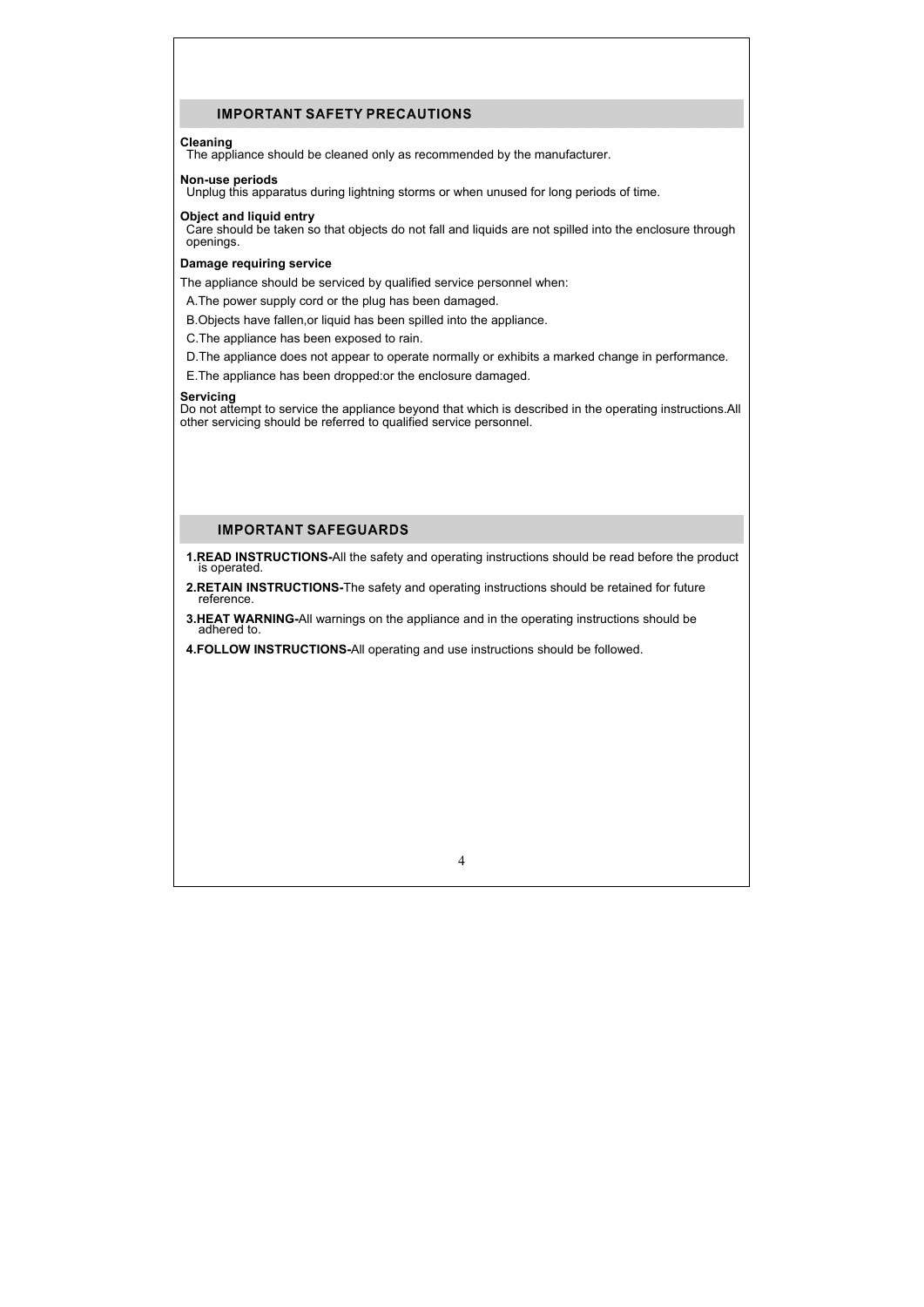### **REFERENCE DRAWING FOR FRONT PANEL**



## **IMPORTANT**

Use of controls or adjustments or performance of procedures other than those specified herein may result in hazardous radiation exposure.

## *CD player Function:*

#### **1. POWER BUTTON**

Press the power switch to turn the unit on. To switch the POWER off press the POWER switch again.

#### **2. RECORD VOLUME**

To adjust the recording level

#### **3. SKIP I<< BUTTON**

Each time you press the PLAY/PAUSE button, the operation changes from play to pause or from pause to play.

#### **4. SKIP >>I BUTTON**

Pressing the CUE button during play provides a return to the position at which play was started.

### **5. RECORD BUTTON**

Entering record mode.

#### **6. STOP BUTTON**

Used this button to choose the time mode : Elapsed time, remaining time or total remaining time.

#### **7. PLAY BUTTON**

Use this button to repeat one track or all the track of the CD.

#### **8. REPEAT BUTTON**

This button is used to start the last saved loop. To finish the loop, press the reloop button.

#### **9. CONT./SINGLE BUTTON**

This button sets the beginning of the loop. The Loop indicator on the display flashes.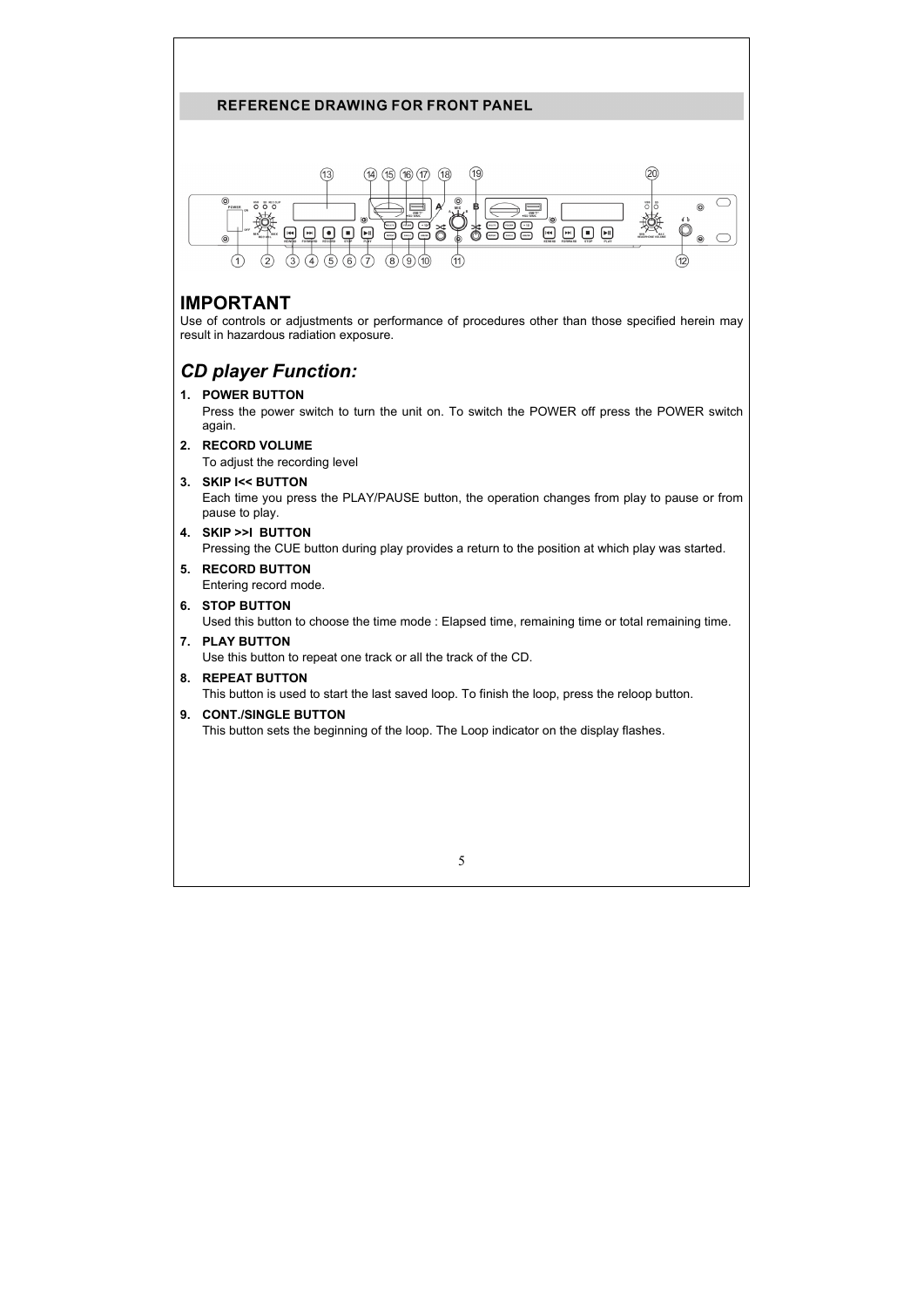#### **10. SD/USB BUTTON**

When you press this button, you set the end point of the seamless loop and you start the loop. To finish the loop, press again this button.

#### **11. A & B BUTTON**

Press this button to switch between the SINGLE and CONTINUOUS play mode. The selected mode is indicated on the LCD. In SINGLE mode, after each track, the unit stops the reading. In CONTINUOUS mode, the unit reads all tracks and stops.

#### **12. HEADPHONE INPUT**

In STOP mode, you can program several tracks (20 tracks max):

- Press the STOP button to enter in the stop mode
- Press the PROG button to enter in the program mode
- Use the skip track buttons to choose the track you want to listen then press the PROG button to enter your choice.
- Use one more time the skip track buttons to choose the track you want to listen then press the PROG button to enter your choice.
- Repeat the operation to select all the track you want to listen
- Press the play / pause button to start the playback

#### **13. DISPLAY**

Use this button to jump of 10 tracks in one press.

#### **14. DELETE BUTTON**

Use this switch to restart the track or to select the last track.

#### **15. SD CARD SLOT**

Use this button to select the next track.

#### **16. FOLDER**

The pitch will drop while the - button is pressed and return to the original pitch when it is released.

#### **17. USB PORT**

The pitch will automatically rise when the + button is pressed and return to the original pitch when it is released.

#### **18. +10 BUTTON**

Support USB playing and you may also connect the computer with the USB cable but only when enter into USB work mode.

## 19 $\infty$  **BUTTON**

For selecting random play (button will light up).

#### **20. HEADPHONE VOLUME**

Adjusting headset volume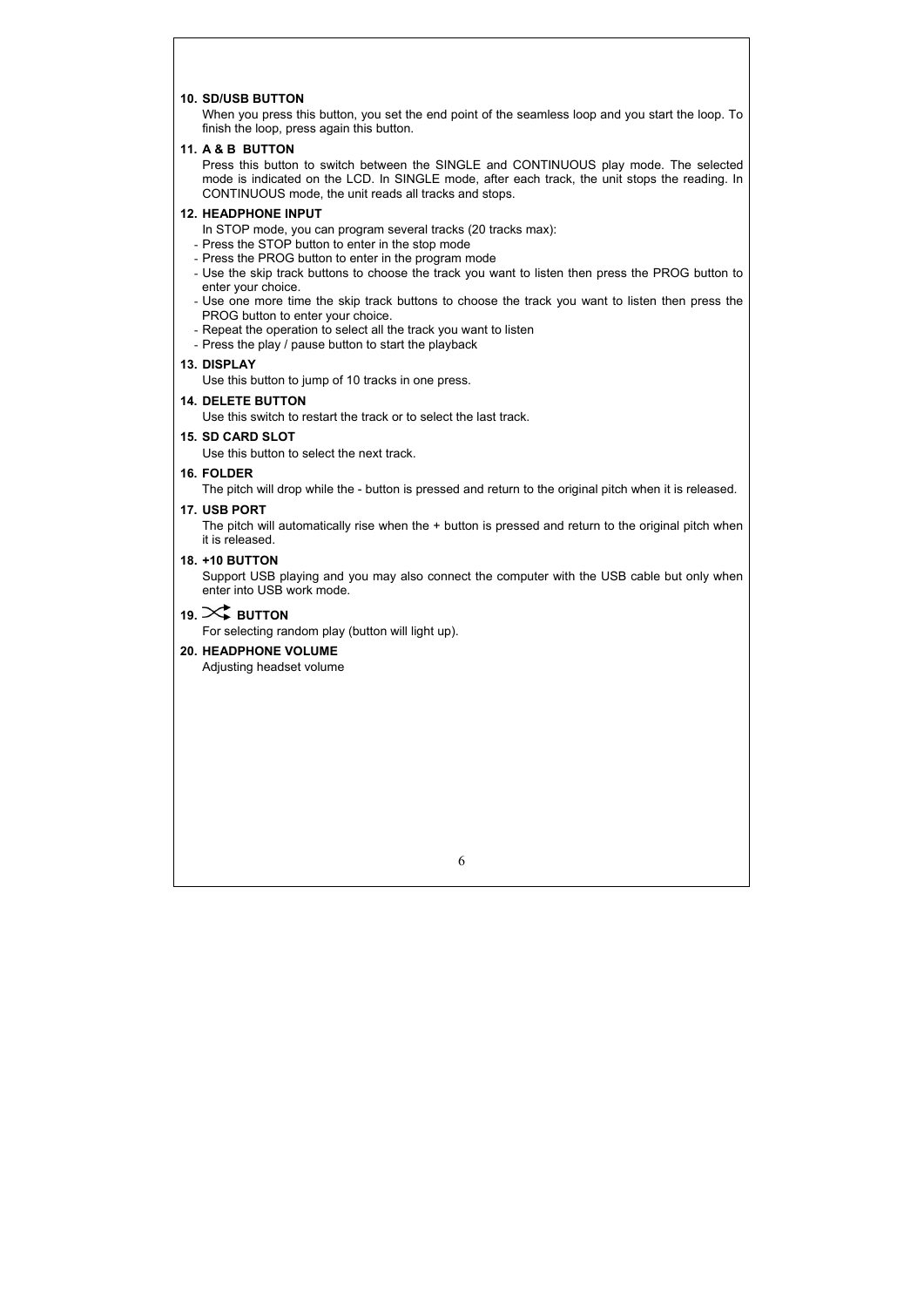## **REFERENCE DRAWING FOR BACK PANEL**



#### **21. LINE OUT**

The audio for each SD/USB player is an output for these jacks

#### **22. LINE IN**

The audio for each SD/USB player is an input for these jacks.

#### **23. AC CORD**

Use this cable to connect the AC mains power to the unit.

#### **WARRANTY CONDITIONS**

Only companies approved by **Tronios** are allowed to work on the equipment. Warranty becomes void when other service technicians open the equipment.

During warranty period,defective equipment must be sent by pre-paid mail in the original box.

**Tronios** will return the goods by pre-paid mail during the first year of warranty; thereafter the mailing cost is to be paid by the recipient.

Potentiometers have a limited lifetime and are not covered by the manufacturer for more than normal use.

For all service enquiries,refer to your local distributor,as he is best able to help you.

#### **SPECIFICATIONS:**



 *Electric products must not be put into household waste. Please bring them to a recycling centre. Ask your local authorities or your dealer about the way to proceed.* 

The specifications are typical. The actual values can slightly change from one unit to the other. Specifications can be changed without prior notice.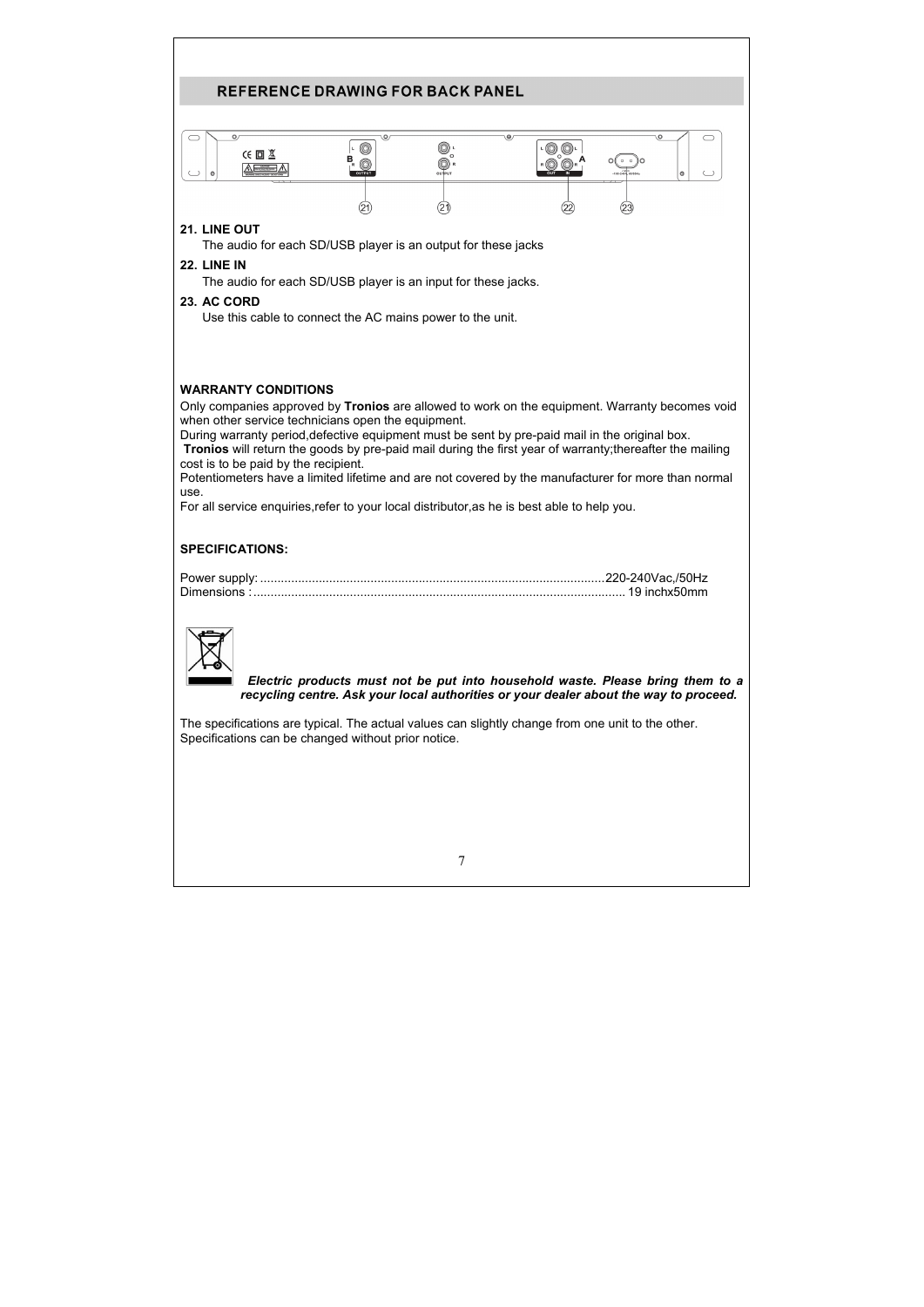### **NEDERLANDS**

Hartelijk dank voor de aanschaf van deze USB/SD speler/recorder. Neemt U a.u.b. een paar momenten de tijd om deze handleiding zorgvuldig te lezen, aangezien wij graag willen dat u onze producten snel en volledig gebruikt.

Lees deze handleiding eerst door alvorens het product te gebruiken. Volg de instructies op anders zou de garantie wel eens kunnen vervallen. Neem ook altijd alle veiligheids maatregelen om brand en/of een elektrische schok te voorkomen. Tevens is het ook raadzaam om reparaties / modificaties e.d. over te laten aan gekwalificeerd personeel om een elektrische schok te voorkomen. **Bewaar deze handleiding ook voor toekomstig gebruik.**

- Bewaar de verpakking zodat u indien het apparaat defect is, dit in de originele verpakking kunt opsturen om beschadigingen te voorkomen.
- Voordat het apparaat in werking wordt gesteld, altijd eerst een deskundige raadplegen.
- In het apparaat bevinden zich onder spanning staande onderdelen; open daarom NOOIT dit apparaat.
- Bij het verwijderen van de stekker uit het stopcontact nooit aan het netsnoer trekken.
- Verwijder of plaats een stekker nooit met natte handen resp. uit en in het stopcontact.
- Indien zowel de stekker en/of netsnoer als snoeringang in het apparaat beschadigd zijn dient dit door een vakman hersteld te worden.
- Indien het apparaat zo beschadigd is dat inwendige (onder)delen zichtbaar zijn mag de stekker NOOIT in het stopcontact worden geplaatst én het apparaat NOOIT worden ingeschakeld. Neem in dit geval contact op met de dealer. Sluit het apparaat nooit op een dimmer aan.
- Reparatie aan het apparaat dient te geschieden door een vakman of een deskundige.
- Sluit het apparaat alléén aan op een 220-240VAC / 50Hz stopcontact.
- Toestel niet opstellen in de buurt van warmtebronnen zoals radiatoren etc. en niet op een vibrerende- maar stabiele ondergrond plaatsen. Dek ventilatie-openingen nooit af.
- Bij onweer altijd de stekker uit het stopcontact halen, zo ook wanneer het apparaat een langere tijd niet gebruikt wordt. Stelregel: Bij geen gebruik stekker verwijderen.
- Als u het apparaat een tijd niet gebruikt heeft en het weer wil gebruiken kan er condens ontstaan; laat het apparaat eerst op kamertemperatuur komen alvorens het weer in werking te stellen ; apparaat nooit in vochtige ruimten en buiten gebruiken. Plaats geen metalen voorwerpen, vloeistoffen (in bekers etc.) **op** het product, deze kunnen onherstelbare schade of **een elektrische schok veroorzaken!!** wanneer ze het apparaat binnendringen.
- Om ongevallen in bedrijven te voorkomen moét rekening worden gehouden met de daarvoor geldende richtlijnen en moeten de aanwijzingen/waarschuwingen worden gevolgd.
- Wanneer het apparaat aan de muur bevestigd moet worden dient eerst zorgvuldig berekend te worden of het plateau en/of muurbeugels deze wel kunnnen dragen. Kunt u het niet berekenen schakel dan vakbekwaam personeel in. Het apparaat mag alleen bevestigd worden op de manier die de fabrikant /expert aanbeveelt.
- Het apparaat buiten bereik van kinderen houden. Bovendien mag het apparaat nooit onbeheerd gelaten worden.
- Gebruik geen schoonmaakspray om de schakelaars te reinigen. Restanten van deze spray zorgen ervoor dat smeer en stof ophopen. Raadpleeg bij storing te allen tijde een deskundige...
- Bij een ongeval met deze speler/recorder altijd eerst een deskundige raadplegen alvorens opnieuw te gebruiken.
- Laat ruimte vrij voor een deugdelijke ventilatie, zorg dat uw handen schoon zijn tijdens het gebruik en gebruik geen overmatige kracht bij het bedienen van het apparaat.
- Zet eerst de Aan/Uit schakelaar op Uit en de volumeregelaar(s) op minimaal bij het aansluiten van de installatie, na alle snoeren aangesloten te hebben schakel dan pas Aan. Zorg er ook

- voor dat de speler-recorder eerst Uit geschakeld wordt alvorens het netsnoer uit het stopcontact te verwijderen.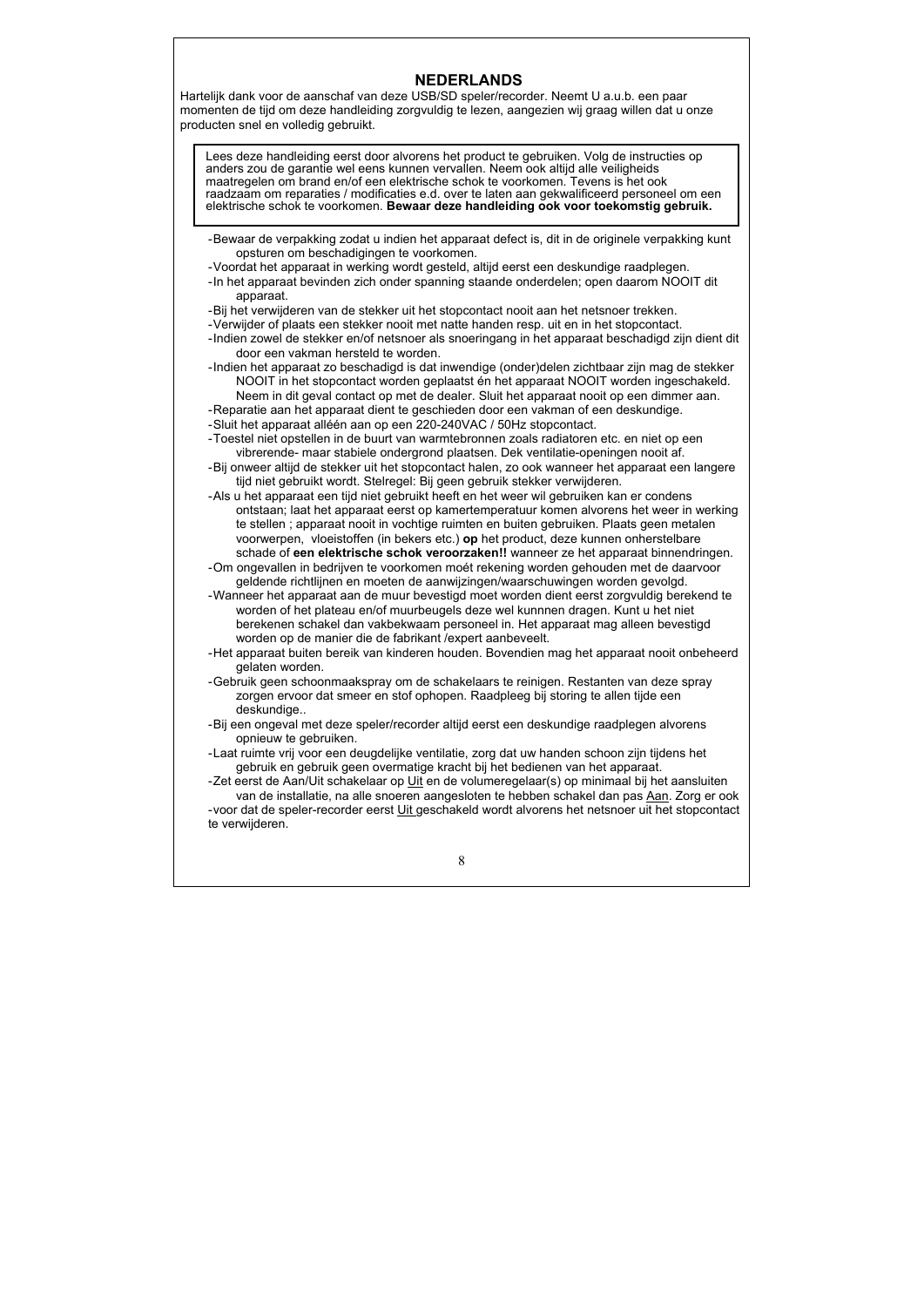Tracht het apparaat niet schoon te maken met chemische oplossingen. Dit kan de lak beschadigen. Gebruik een droge doek om schoon te maken en doe dit frequent, b.v. maandelijks (afhankelijk van de plaats waar de speler-recorder gebruikt wordt ).

Blijf uit de buurt van elektrische/elektronische apparatuur, elektriciteitskabels etc., deze veroorzaken bromstoringen.

Bij reparatie dienen altijd originele onderdelen te worden gebruikt om onherstelbare beschadigingen en/of ontoelaatbare straling te voorkomen.

Verwijder netsnoer en aansluitsnoeren voordat u dit product gaat verplaatsen. Vervoer de spelerrecorder eventueel trillingsvrij.

Zorg ervoor dat het (verleng) netsnoer niet beschadigd/defect kan raken wanneer mensen erover heen lopen. Het netsnoer vóór ieder gebruik controleren op breuken/defecten! !

In Nederland/Belgie is de netspanning 220-240Vac/50Hz. Indien u reist (en u neemt het apparaat mee) informeer dan naar de netspanning in het land waar u verblijft.



Deze markering wordt weergegeven om u erop attent te maken dat een levensgevaarlijke spanning in het product aanwezig is en dat bij aanraking van deze delen **een elektrische schok** wordt verkregen.



Deze instructiemarkering wordt weergegeven om u erop te wijzen dat de instructie zeer belangrijk is om te lezen en/of op te volgen.

#### **Belangrijke Veiligheidsinformatie**

WAARSCHUWING:

OM BRAND OF ELEKTRISCHE SCHOKKEN TE VOORKOMEN, DIENT U DIT APPARAAT NIET BLOOT TE STELLEN AAN REGEN OF VOCHT.

#### **LET OP:**

- Wees voorzichtig met het netsnoer en beschadig deze niet. Als het snoer kapot of beschadigd is, kan dit leiden tot electrische schokken of defecten. Als u de stekker uit het stopcontact neemt, trek dan niet aan het snoer, maar aan de stekker.
- Open de behuizing nooit, dit om elektrische schokken te voorkomen. Als er problemen zijn, neem dan contact op met uw dealer.
- Plaats geen metalen objecten en mors geen vloeistof in de speler. Dit kan leiden tot elektrische schokken of defecten.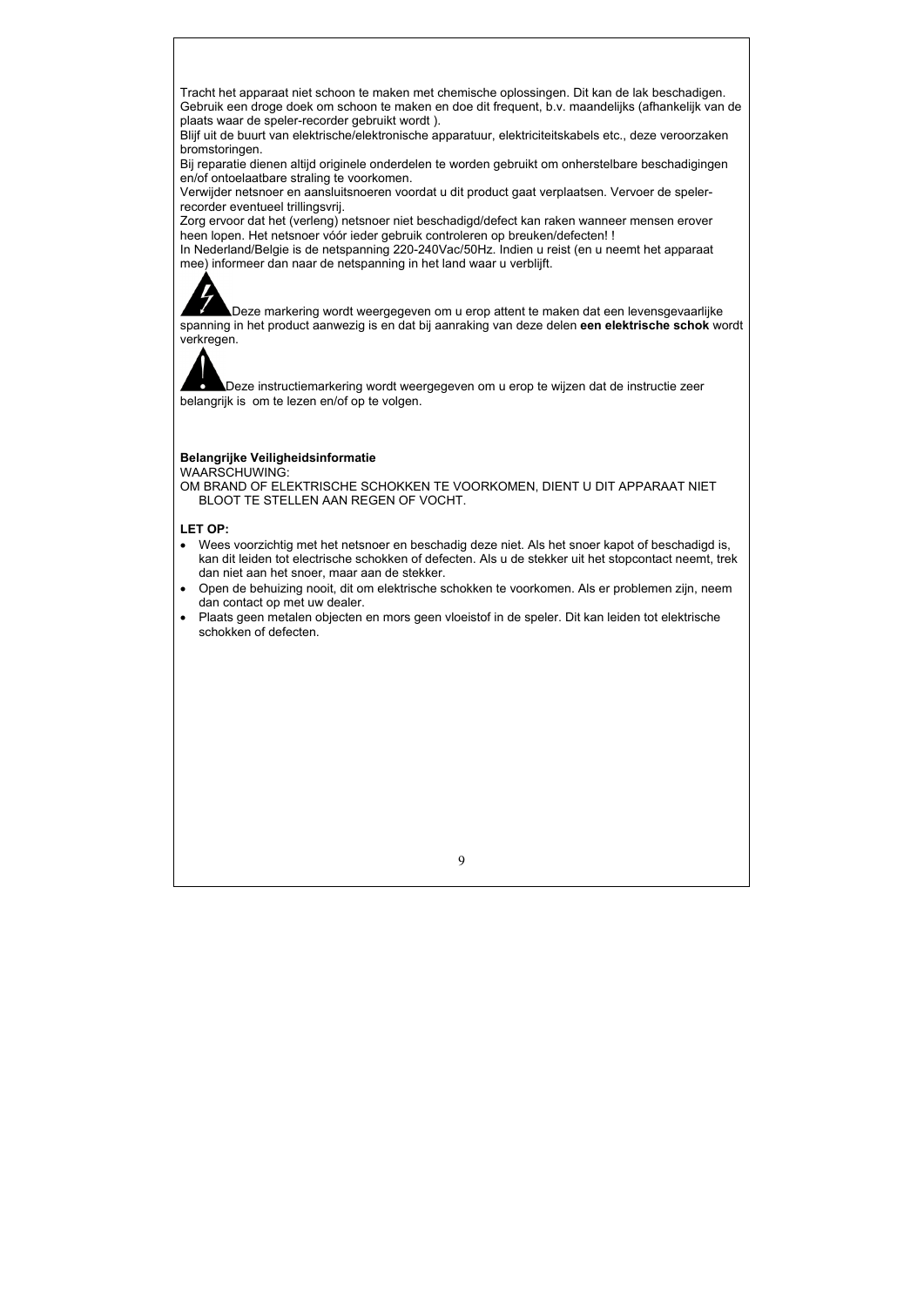## **VOORZIJDE :**



## *CD Speler Functies:*

#### **1. NETSCHAKELAAR**

Om het apparaat Aan/Uit te schakelen.

## **2. RECORD VOLUME**

Opname niveauregelaar

#### **3. SKIP I<< TOETS**

Gebruik deze toets om de track te herstarten of om de laatste track te selecteren.

#### **4. SKIP >>I TOETS**

Gebruik deze toets om de volgende track te selecteren.

#### **5. RECORD TOETS**

Om in Opname Mode te komen.

#### **6. STOP TOETS**

Wanneer deze toets tijdens het spelen wordt gedrukt gaat de speler terug naar de positie waar op PLAY werd gedrukt.

#### **7. PLAYPAUSE TOETS**

Iedere keer wanneer deze toets wordt gedrukt gaat de speler afspelen of pauzeren.

#### **8. REPEAT TOETS**

Eén enkele of alle tracks worden herhaald bij een druk op deze toets.

#### **9. CONT./SINGLE TOETS**

Keuzetoets om te schakelen tussen Single of Continue. De mode wordt in de display weergegeven. In Single-Mode stopt de speler na iedere track. In Cont. Mode stopt de speler na alle tracks afgespeeld te hebben.

#### **10. SD/USB TOETS**

Keuzetoets om te schakelen tussen SD- of USB Mode.

#### **11. A & B TOETS**

Keuzetoets om te schakelen tussen het afspelen van unit-A of unit-B.

#### **12. HOOFDTELEFOON INGANG**

#### **13. DISPLAY**

#### **14. DELETE TOETS**

Verwijder SD- of USB tracks

#### **15. SD CARD SLOT**

Voor het aansluiten van de SD Kaart. (Max 4 GB)

#### **16. FOLDER**

Om door mappen te navigeren.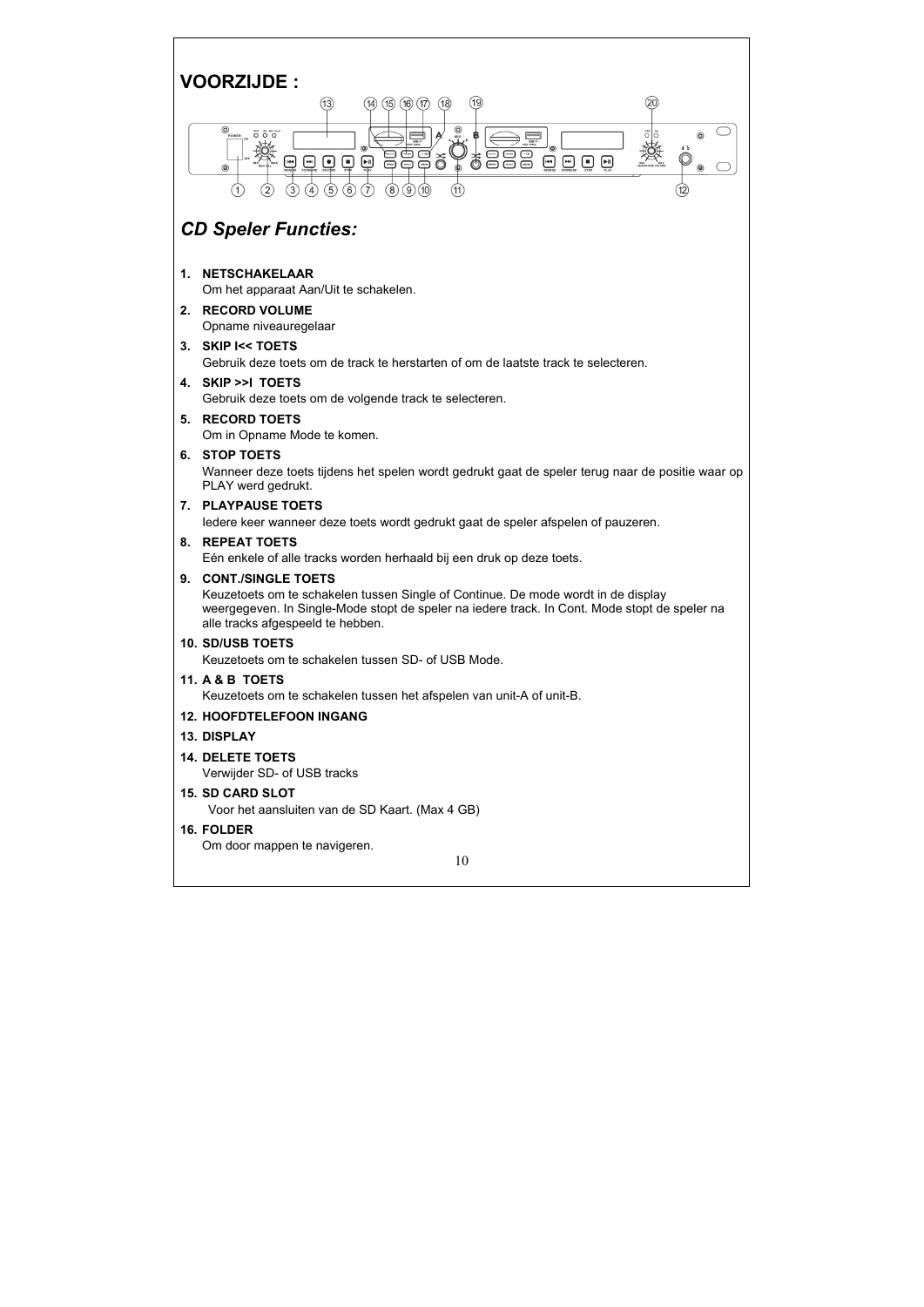#### **17. USB POORT**

Voor het aansluiten van de USB memory stick of een computer.

#### **18. +10 TOETS**

Gebruik deze toets om ineens 10 tracks verder te gaan.

## 19.  $\propto$  toets

Om "random" af te spelen, toets zal oplichten.

#### **20. HEADPHONE VOLUME**

Hoofdtelefoon volumeregelaar



of het niet opvolgen van het gestelde (o.a waarschuwingen) in deze handleiding. Tronios BV kan niet verantwoordelijk worden gehouden voor schade in welke vorm dan ook, indien het gestelde in de handleiding (o.a waarschuwingen) niet wordt gerespecteerd.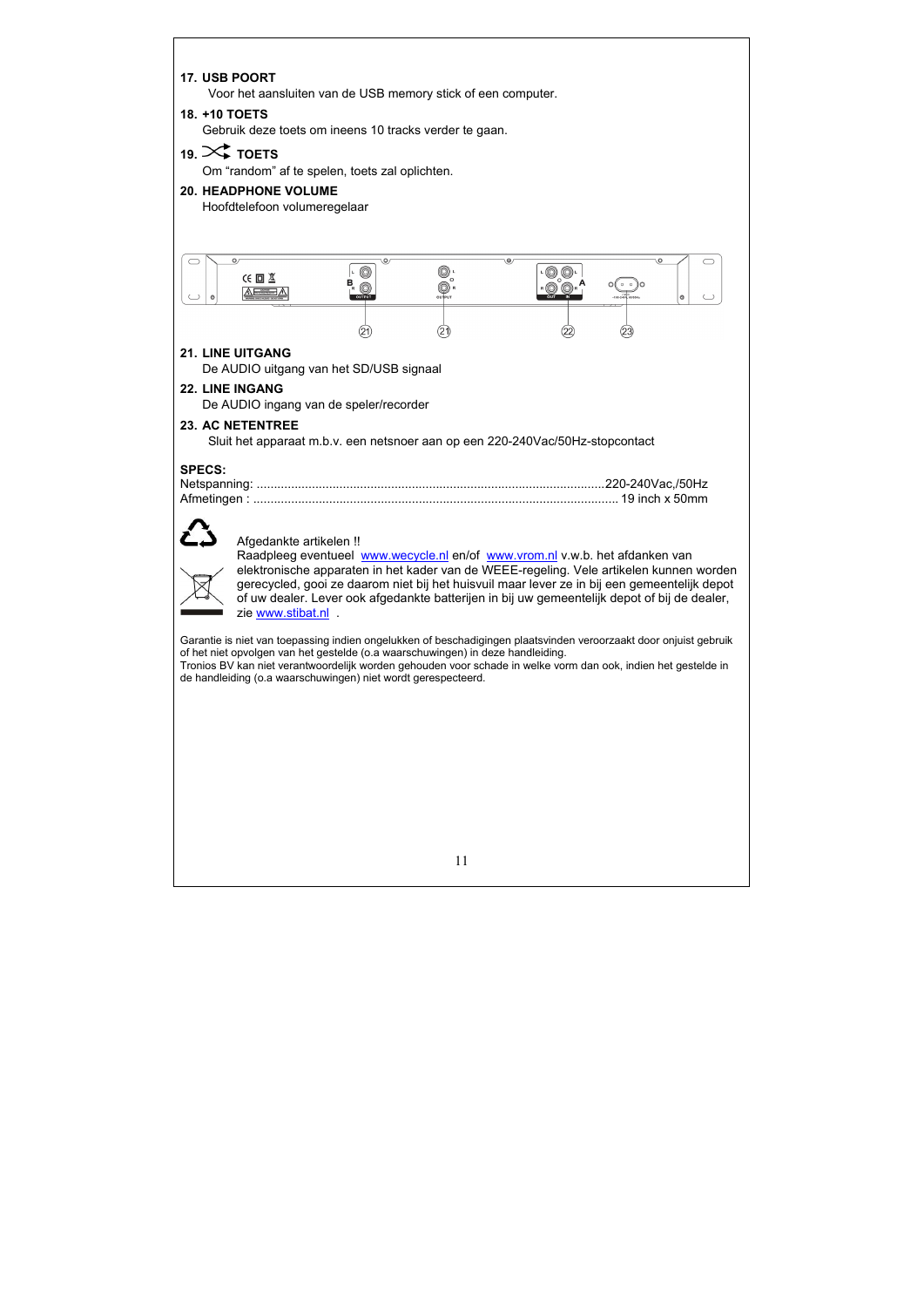Vor Inbetriebnahme des Geräts bitte erst die Anleitung durchlesen. Bitte alle Anweisungen befolgen, um den Garantieanspruch nicht zu verlieren. Bitte alle Vorsichtsmassnahmen treffen, um Feuer und Stromschlag zu vermeiden.

*Reparaturen und Wartungsarbeiten nur von qualifiziertem Fachpersonal ausführen lassen.*  **Diese Anleitung für spätere Bezugnahme aufbewahren.**

- Originalverpackung für eventuellen späteren Transport aufbewahren.
- Vor Inbetriebnahme des Geräts erst einen Fachmann zu Rate ziehen
- Das Gerät enthält spannungsführende Teile. Darum das Gehäuse NICHT öffnen.
- Beim Abziehen des Steckers aus der Steckdose niemals an der Netzschnur ziehen.
- Den Netzstecker nie mit nassen Händen einstecken oder abziehen.
- Wenn Stecker und/oder Netzschnur, sowie der Netzschnureinritt am Gerät beschädigt sind, müssen sie von einem Fachmann repariert werden.
- Wenn das Gerät so beschädigt ist, dass Innenteile sichtbar sind, darf das Gerät auf KEINEN FALL ans Netz angeschlossen oder eingeschaltet werden. Nehmen Sie in diesem Fall Kontakt auf mit dem Händler.
- Reparaturen dürfen nur von einem Fachmann vorgenommen werden.
- Das Gerät nur an eine 220-240VAC / 50Hz Netzsteckdose anschließen.
- Das Gerät nicht in der Nähe von Wärmequellen wie Heizkörpern usw., noch auf einer vibrierenden Unterlage aufstellen. Nur auf einer festen, stabilen Fläche aufstellen.
- Bei Gewitter oder längerem Nichtgebrauch den Netzstecker abziehen.
- Nach längerem Nichtgebrauch kann Kondenswasser entstehen. Das Gerät erst auf Zimmertemperatur kommen lassen, bevor Sie es einschalten. Das Gerät niemals in feuchten Räumen oder draußen benutzen. Das Gerät für Kinder unzugänglich aufstellen.
- Um Unfälle in Betrieben zu verhindern, müssen auch die geltenden Sicherheitsvorschriften unbedingt eingehalten werden.
- Keine Reinigungssprays verwenden. Die Rückstände dieser Sprays verursachen Fett- und Staubansammlungen. Im Problemfall einen Fachmann zu Rate ziehen.
- Keine Flüssigkeiten in der Nähe der Anlage abstellen und keine Metallgegenstände in die Lüftungsöffnungen stecken. Diese können zu Stromschlag führen.
- Das Gerät nur mit sauberen Händen anfassen.
- Die Schalter und Knöpfe nicht mit Gewalt betätigen.
- Bei Wandbefestigung darauf achten, dass der Wandhalter die Last tragen kann. Im Zweifelsfall Fachpersonal zu Rate ziehen.

Wand- und Deckenbefestigung – Das Gerät nur auf die vom Hersteller empfohlene Weise befestigen.

Das Gerät nicht mit chemischen Lösungsmitteln reinigen. Diese können den Lack beschädigen. Das Gerät nur mit einem trockenen Tuch abwischen.

Nicht in der Nähe von elektronischen Geräten aufstellen die Brummgeräusche verursachen können. Bei Reparaturen nur Originalersatzteile verwenden um Schäden und/oder gefährliche Strahlungen zu vermeiden.Erst das Gerät ausschalten, bevor Sie den Netzstecker. Netzschnur und Anschlusskabel entfernen, bevor Sie das Gerät umstellen. Sorgen Sie dafür, dass beim Betreten die Netzkabel nicht beschädigt werden können. In Deutschland beträgt die Netzspannung 220-240Vac/50Hz.

Dieses Zeichen macht den Benutzer auf lebensgefährliche Spannungen innerhalb des Geräts aufmerksam, die einen Stromschlag verursachen können.

Dieses Zeichen macht den Benutzer auf wichtige Hinweise in der Bedienungsanleitung aufmerksam.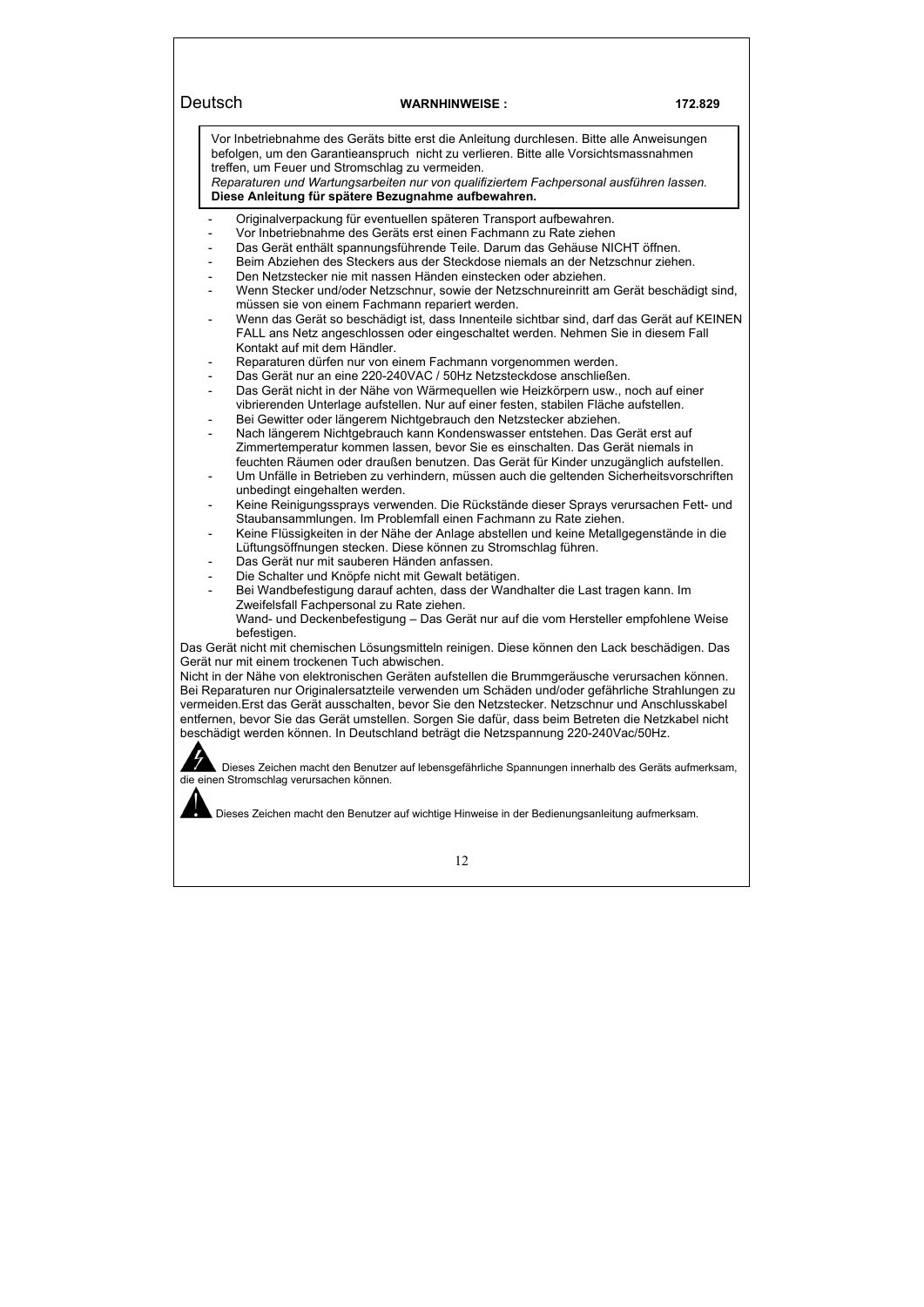## **VORDERSEITE :**



## *CD Spieler Funktionen:*

#### **1. NETZSCHALTER**

**2. RECORD LAUTSTÄRKE** 

Aufnahme Pegelregler

#### **3. SKIP I<< TASTE**

Betätigen Sie diese Taste um schnell einen Track zu wiederholen oder um schnell den letzten Track zu wählen.

#### **4. SKIP >>I TASTE**

Betätigen Sie diese Taste um einen nächsten Track zu wählen.

#### **5. RECORD TASTE**

Um in Aufnahme Modus zu gelangen

#### **6. STOP TASTE**

Wenn die STOP/CUE-Taste während der Wiedergabe gedrückt wird, kehrt der Spieler an der Stelle (Cue-Punkt) zurück, wo die Play-Taste gedrückt wurde.

#### **7. PLAY/PAUSE TASTE**

Jedesmal wenn die Taste gedrückt wird, wird der Spieler abwechselnd in Play und Pause-Modus gehen.

#### **8. REPEAT TASTE**

Drücken Sie diese Taste, um einen Track erneut abzuspielen oder um alle Tracks der gesamten CD zu wiederholen.

#### **9. CONT./SINGLE TASTE**

Drücken Sie diese Taste, um zwischen Single-und Continuous Play-Modus zu wechseln. Single Modus stoppt die Wiedergabe nach einem Track. Im Continuous-Modus stoppt der Player nach allen Tracks.

#### **10. SD/USB TASTE**

Um in SD- oder USB Modus zu gelangen.

#### **11. A & B TASTE**

Um Einheit -A oder Einheit-B ab zu spielen.

#### **12. KOPFHÖRER EINGANG**

#### **13. DISPLAY**

#### **14. DELETE TASTE**

Zum löschen von SD- oder USB tracks

#### **15. SD CARD SLOT**

SD Karte Einschub. (Max 4GB)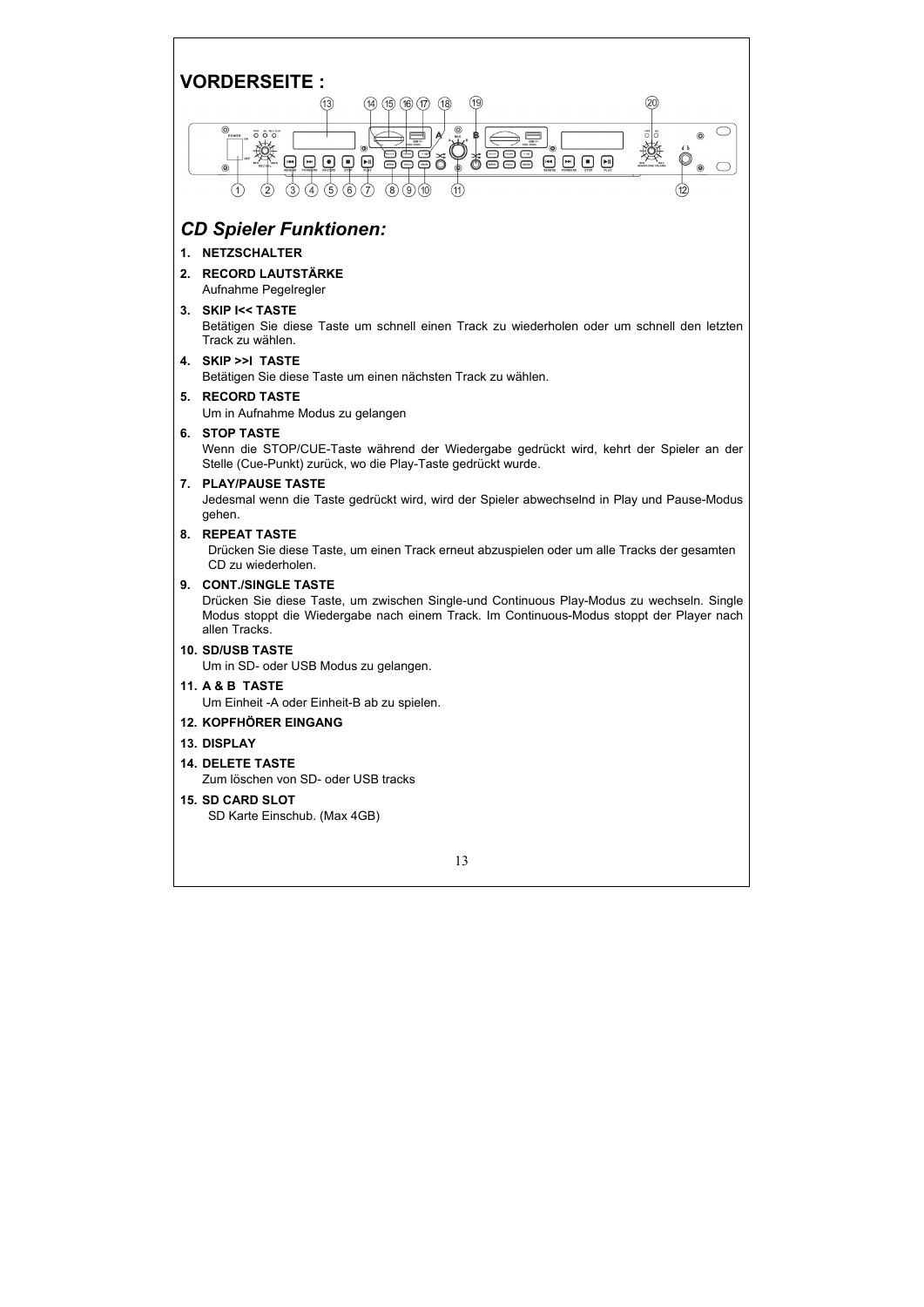#### **16. FOLDER**

Mit Hilfe dieser Taste kann mann durch den Folder navigieren.

#### **17. USB PORT**

Zum Anschluss eines USB Memory Sticks / Computers.

#### **18. +10 TASTE**

Verwenden Sie diese Taste um 10 Tracks zu überspringen.

## **19. TASTE**

Zum Random abspielen der Tracks (zufallswiedergabe).

#### **20. KOPFHÖRER LAUTSTÄRKE**

Kopfhörer Lautstärkeregler



#### **21. LINE AUSGANG**

SD/USB Ausgangssignal zum anschließen an einen Verstärker.

#### **22. LINE EINGANG**

AUDIO Eingang des Spielers/Recorders

#### **23. NETZKABEL BUCHSE**

Zum Anschluß von 220-240Vac/50Hz Netzkabel.

#### **SPECS:**

Tronios BV Registrierungsnummer : DE51181017 (ElektroG).



Dieses Produkt darf am Ende seiner Lebensdauer nicht über den normalen Haushaltsabfall entsorgt werden, sondern muss an einem sammelpunkt für das Recycling abgegeben werden. Die Werkstoffe sind gemäß ihrer Kennzeichnung wieder verwertbar. Hiermit leisten Sie einen wichtigen Beitrag zum Schutze unserer Umwelt.

Tronios BV Registrierungsnummer : 21003000 (BatterieG).

Lithiumbatterien und Akkupacks sollten nur im entladenen Zustand in die Altbatteriesammelgefäße bei Handel und bei öffentlich-rechtlichen Entsorgungsträgern gegeben werden. Bei nicht vollständig entladenen Batterien Vorsorge gegen Kurzschlüß treffen durch Isolieren der Pole mit Klebestreifen.

Der Entnutzer ist zur Rückgabe von Altbatterien gesetzlich verpflichtet.

Die Spezifikationen sind typisch. Die Werte können leicht von einem Gerät zum anderen ändern. Spezifikationen können ohne vorherige Ankündigung geändert werden.

*Garantie gilt nicht, wenn Unfälle oder Schäden, durch unsachgemäße Handhabung oder Nichtbeachtung der vorgeschriebenen (einschließlich Warnungen) in diesem Handbuch, entstehen.* 

*Tronios BV haftet nicht für Schäden in jeglicher Form, wenn die Vorschriften im Handbuch (zB Warnungen) nicht eingehalten werden.* 

*Alle (fehlerhafte) Ware werden während der Garantiezeit immer in der Originalverpackung an den Fachhändler gesendet.*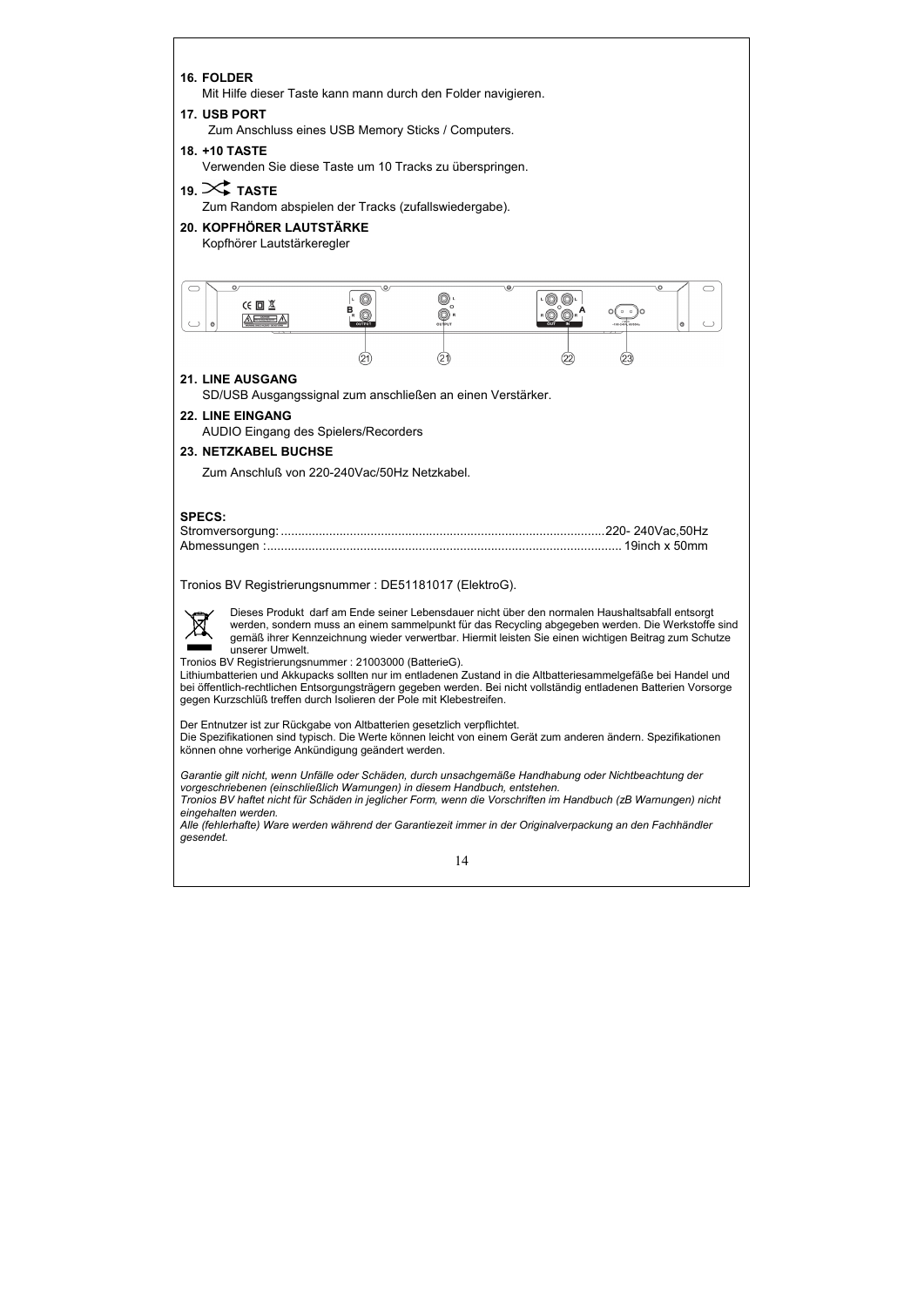

### **CE Declaration of Conformity**

Importer: TRONIOS BV Bedrijvenpark Twente 415 7602 KM - ALMELO Tel : 031546589299 0031546589298 The Netherlands

Product number: 172.829

Product Description: **Power Dynamics PDC-45 USB/SD Player/Recorder** 

Regulatory Requirement: EN 55013

 EN 55020 EN 61000-3-2/3-3 EN 60065

The product met the requirements stated in the above mentioned Declaration(s). This certificate does not cover the aspects that may be relevant such as performance and fitness for purpose.

ALMELO, 19-07-2010

**Signature**